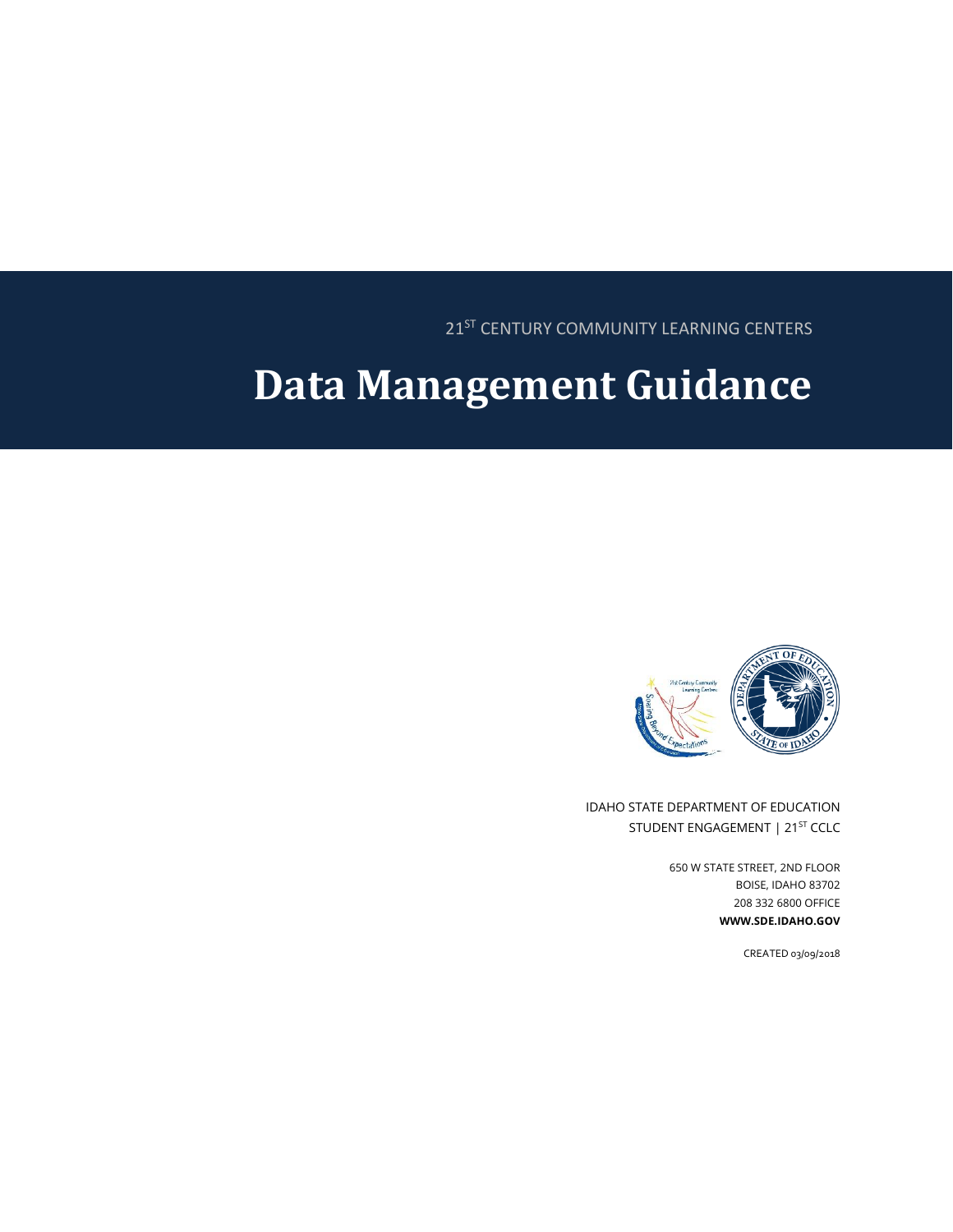## **TABLE OF CONTENTS**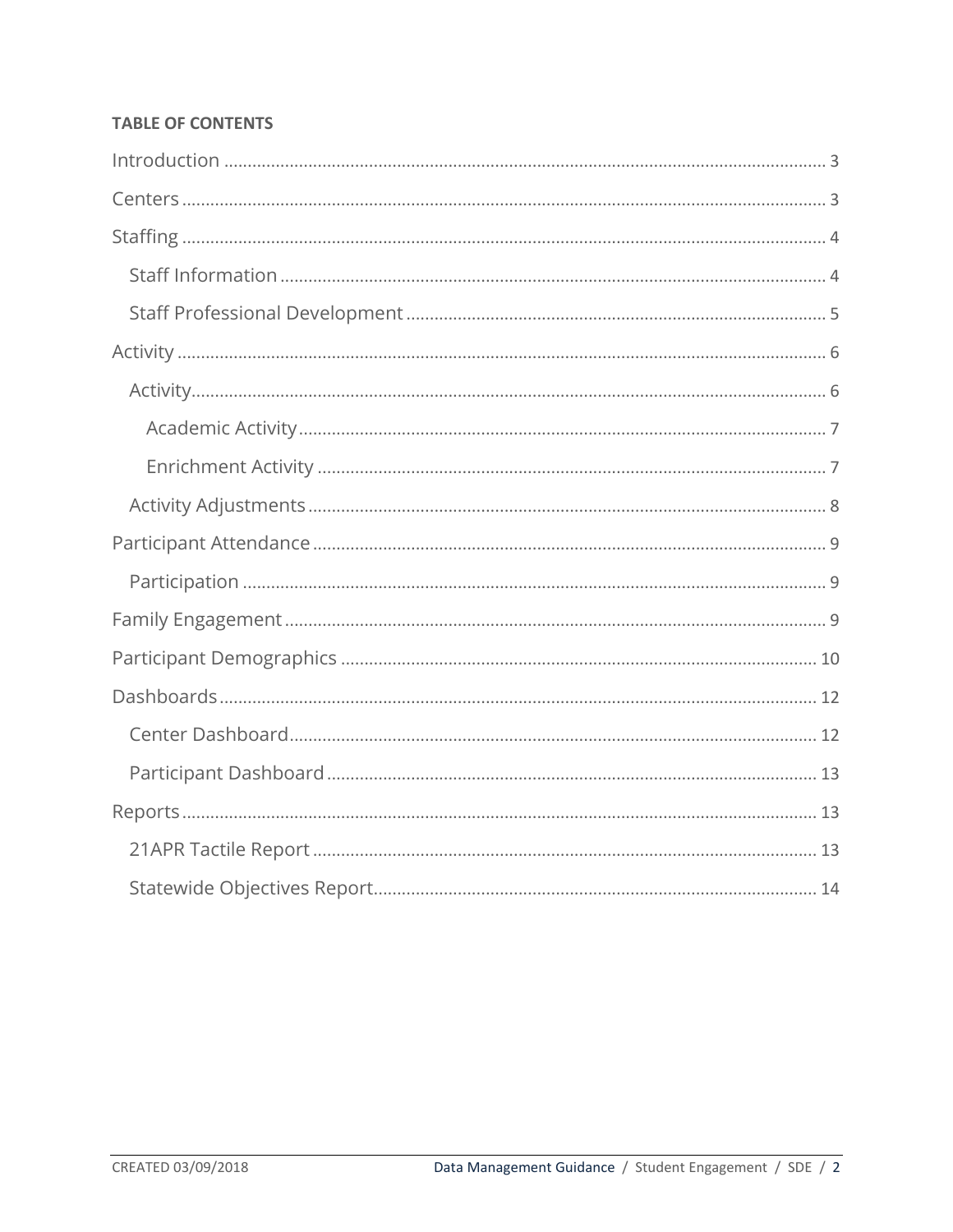# <span id="page-2-0"></span>**INTRODUCTION**

This document outlines the basic requirements for data collection and reporting for Idaho  $21^{st}$ Century Community Learning Centers (21st CCLC) grantees. This document is intended to be used in conjunction with:

- *School-Year-Grantee-Name-Center-Name-Data-Collection-CCLC* Excel file used to collect all center-level data required by the US Department of Education (USED) and Idaho State Department of Education (SDE) for school year programs.
- *Summer-Year-Grantee-Name-Center-Name-Data-Collection-CCLC* Excel file used to collect all center-level data required by the US Department of Education (USED) and Idaho State Department of Education (SDE) for summer programs.
- *Data-Management-Technical-Guide-CCLC*  Word Document used to provide step-bystep guidance of collecting required 21<sup>st</sup> CCLC data.

This document is broken into the six (6) primary aspects of data required to collect:

- 1. Staffing
- 2. Activity
- 3. Participant Attendance
- 4. Family Engagement
- 5. Participant Demographics
- 6. Outcomes

Furthermore, this document also contains guidance on the following:

- Center Dashboard
- Participant Dashboard
- 21APR Tactile Data Collection System Report
- Statewide Objectives Report

# <span id="page-2-1"></span>**CENTERS**

All Idaho  $21^{st}$  CCLC grantees are required to track participant, family, and operation data based on each center.

*Important: A center is defined as the site or location where programming primarily occurs.*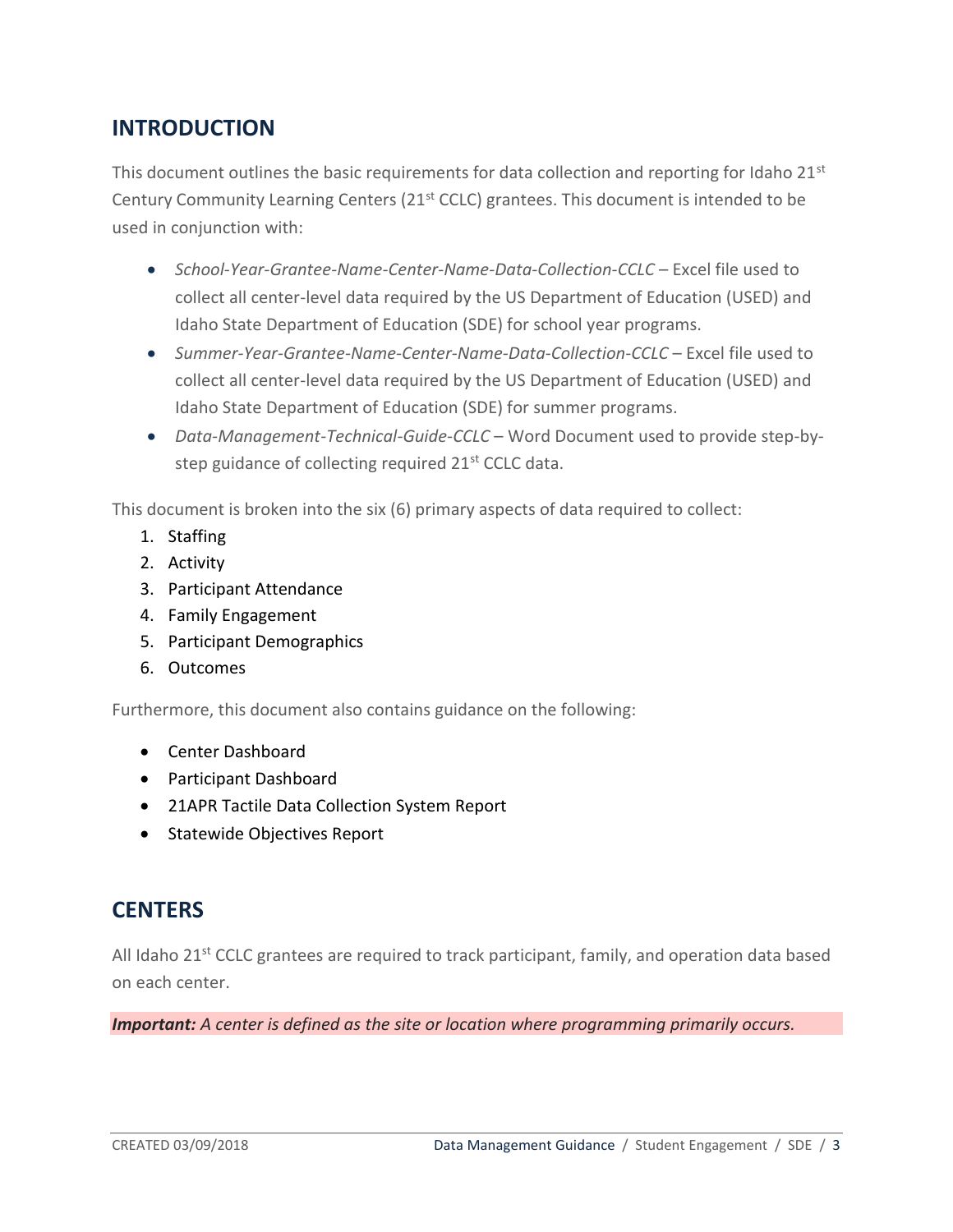# <span id="page-3-0"></span>**STAFFING**

Staff are those individuals that (1) have specific responsibilities for the planning and/or implementation of the program, and (2) have regular involvement in the program based upon the program needs and agreements.

All staffing information and professional development is collected and reported on the individual center level in the *staffing* tab of the *Data Collection Excel Workbook*.

*Important: if an individual has responsibilities or regular involvement with multiple centers, then grantees are instructed to enter data into only one (1) center to prevent duplication of staff.*

# <span id="page-3-1"></span>Staff Information

21<sup>st</sup> CCLC grantees are required to track staff information for each center of operation. Below are the required elements to collect for staff information:

- 7. Fall Term
	- a. **Yes:** the individual had responsibilities or regular involvement in the center from the first day of school year program until January 31.
	- b. **No:** the individual did not have responsibilities or regular involvement in the center from the first day of school year program until January 31.
- 8. Spring Term
	- a. **Yes:** the individual had responsibilities or regular involvement in the center from February 1 until the last day of school year program.
	- b. **No:** the individual did not have responsibilities or regular involvement in the center from February 1 until the last day of school year program.
- 9. Status
	- a. **Paid:** the individual received payment (i.e. hourly, contracted, stipend, etc.) with 21<sup>st</sup> CCLC grant funds.
	- b. **Volunteer:** the individual did not receive payment with 21<sup>st</sup> CCLC grant funds.
- 10. Type

*Important: an individual can only be classified into one (1) of the following types, regardless of how many types apply to the individual; therefore, the list below is in the order of priority.*

> a. **Administrator:** individual responsible for the planning, implementing, and evaluating of the 21<sup>st</sup> CCLC program. Typically, the administrator is responsible for: legal and fiscal management, staff management and human relations, educational programming, family support, public relations, and leadership.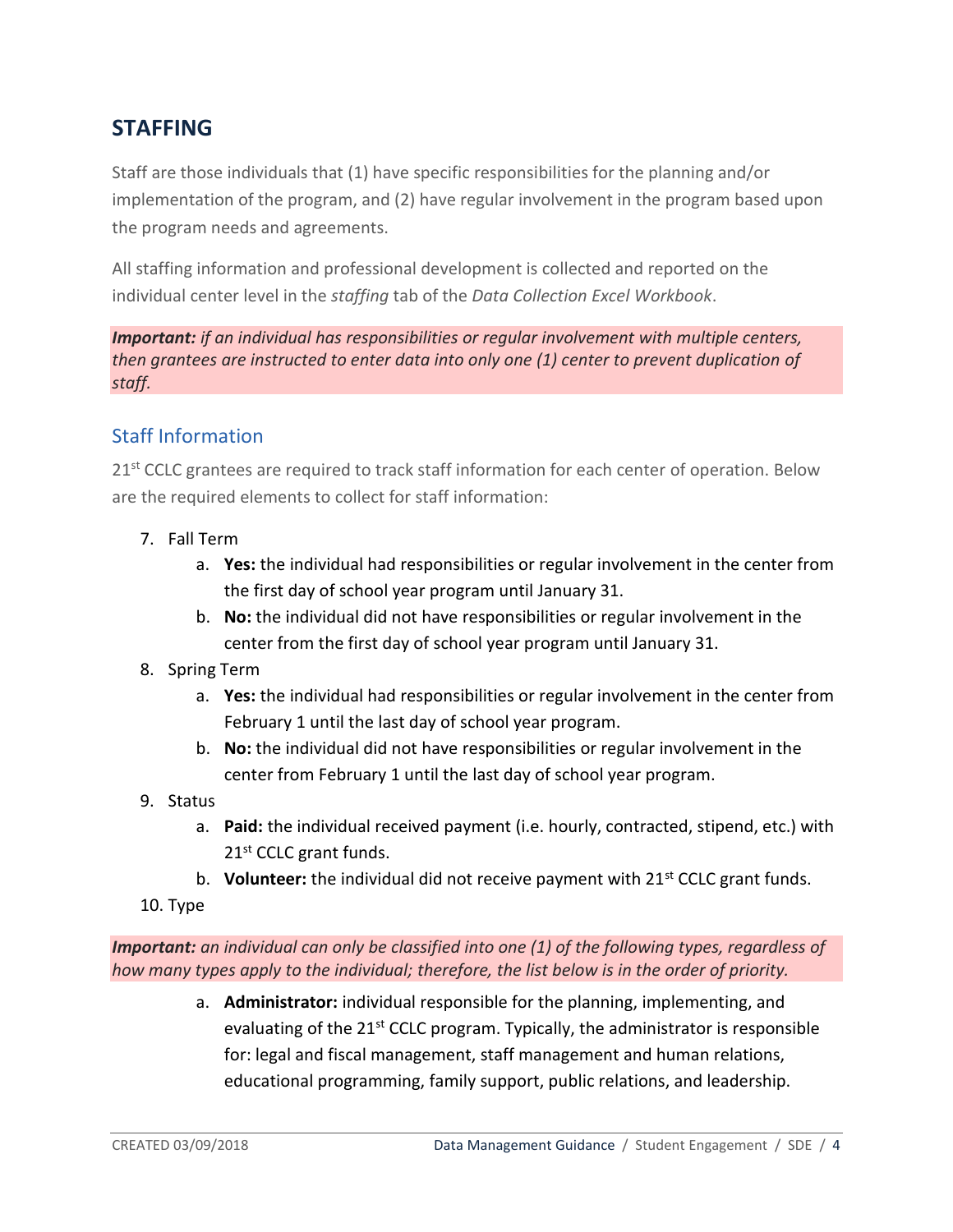*Important: all 21st CCLC program directors and program assistants are classified as administrators; however, center coordinators are not.*

- a. **School Day Teacher:** individual that has obtained (1) full state certification as a teacher or (2) passed the state teacher licensing examination and holds a license to teach in the state of Idaho.
- b. **Other School Day Staff:** individual that works during the school day but is not a classroom teacher, which may include para-professional, SRO, custodian, transportation, clerical librarian, counselor, food service, etc.
- c. **College Student:** individual that attends a college, university, or higher institution of learning.
- d. **High School Student:** individual that is currently enrolled in a public or private high school.

*Important: high school students cannot be counted as staff and participants.*

e. **Parent:** Individual that is the legal guardian of a 21st CCLC participant.

*Important: parents that participate in Family Engagement activities are not counted as staff.*

- f. **Community Member:** individual from a diverse population within the community, actively involved in the implementation of the center.
- g. **Subcontracted Staff:** individual contracted to provide a service, such as club instructor or mentor.
- h. **Other:** individual that does not fit into one of the EIGHT (8) categories aforementioned.
- 11. First and Last Name
	- a. Individual's first and last name.

# <span id="page-4-0"></span>Staff Professional Development

21<sup>st</sup> CCLC grantees are required to track staff professional development (PD) for each center of operation. This would include any mandatory state or regional  $21<sup>st</sup>$  CCLC meetings and Child Abuse Reporting Training [\(Idaho Code 16-1605\)](https://legislature.idaho.gov/statutesrules/idstat/title16/t16ch16/sect16-1605/) and Bullying [\(Idaho Code 33-1631\)](http://legislature.idaho.gov/statutesrules/idstat/Title33/T33CH16/SECT33-1631/). Below are the required elements for PD reporting:

- 1. Date
	- a. MM/DD/YYYY.
- 2. Total Hours
	- a. Number of hours offered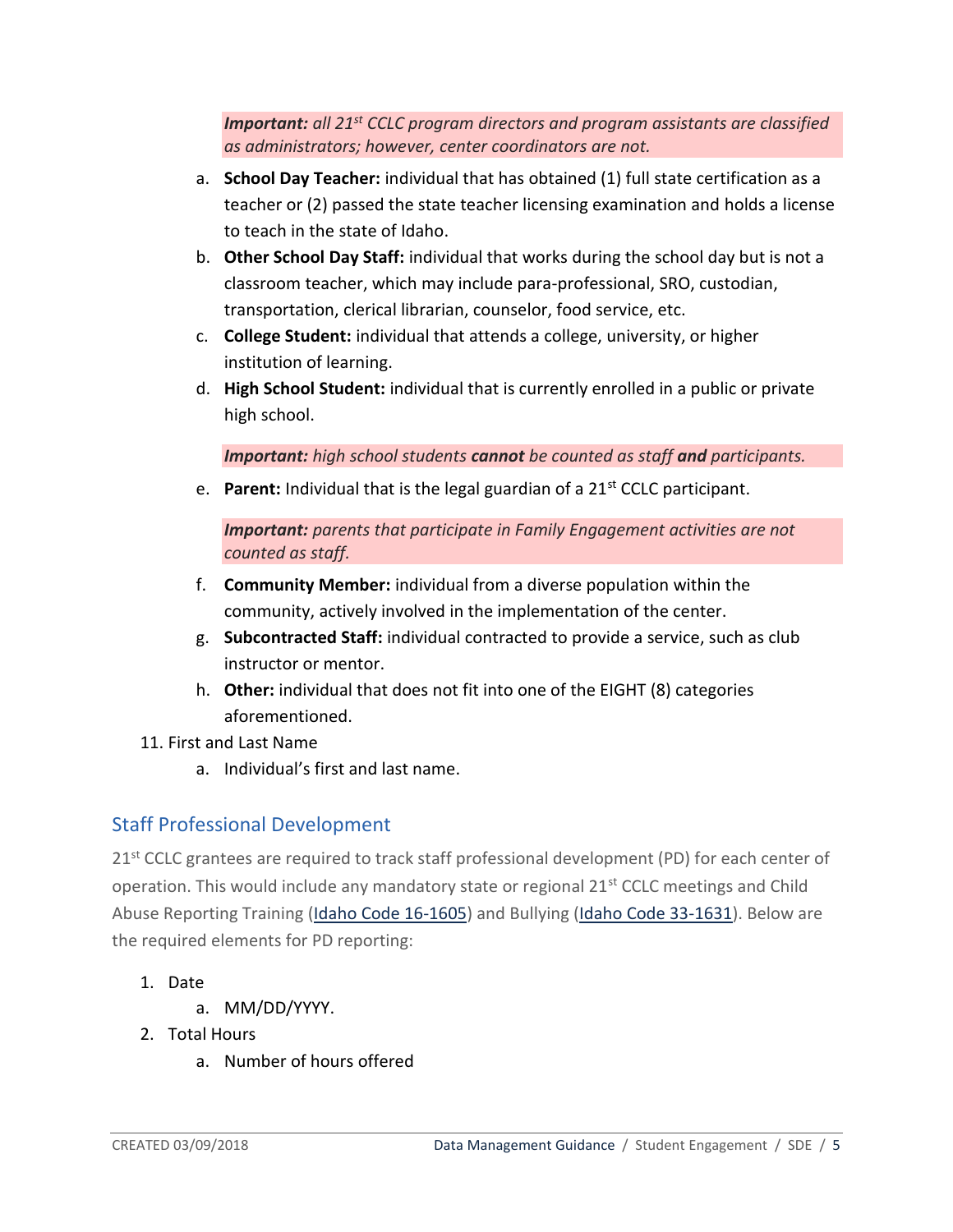*Important: If PD is not an even hour, then round to the nearest quarter (i.e. 15 min = 0.25; 30 min = 0.50; 45 min = 0.75).*

- 3. PD Name
	- a. Name or type of PD
- 4. Attendance
	- a. A character marking indicating if staff member was present. If staff member was not present, then leave blank.

# <span id="page-5-0"></span>**ACTIVITY**

Centers offer participants activities that reinforce and compliment the regular academic program as well as help participants to meet the Idaho Content Standards. Each day, Centers are required to offer a minimum of: one (1) academic activity, one (1) enrichment activity, and one (1) healthy snack.

### <span id="page-5-1"></span>Activity

21<sup>st</sup> CCLC grantees are required to track activities and times offered for each center of operation. Below are the following required elements for activity reporting:

- 1. Daily Hours
	- a. **Total AM Hours**: enter the typical hours offered for each day of the before school or AM session.
	- b. **Total PM Hours:** enter the typical hours offered for each day of the afterschool or PM session.

*Important: only break out AM and PM hours if you have a break in services (i.e. before school and afterschool) or a switch in participation (i.e. morning kindergarten and afternoon kindergarten)*

- 2. Block
	- a. **Start Date:** enter the first date for the block of activities offered.
	- b. **End Date:** enter the last date for the block of activities offered.
	- c. **Activity:** enter the type of activity offered using the dropdown options (activity descriptions are included below).

*Important: often activities may overlap within the activity types offered. Even though it is recommended to select the best activity, grantees may select a primary and secondary focus for the activity (excluding sub-activity types).*

d. **Time Offered:** enter the total time offered for the activity for the day.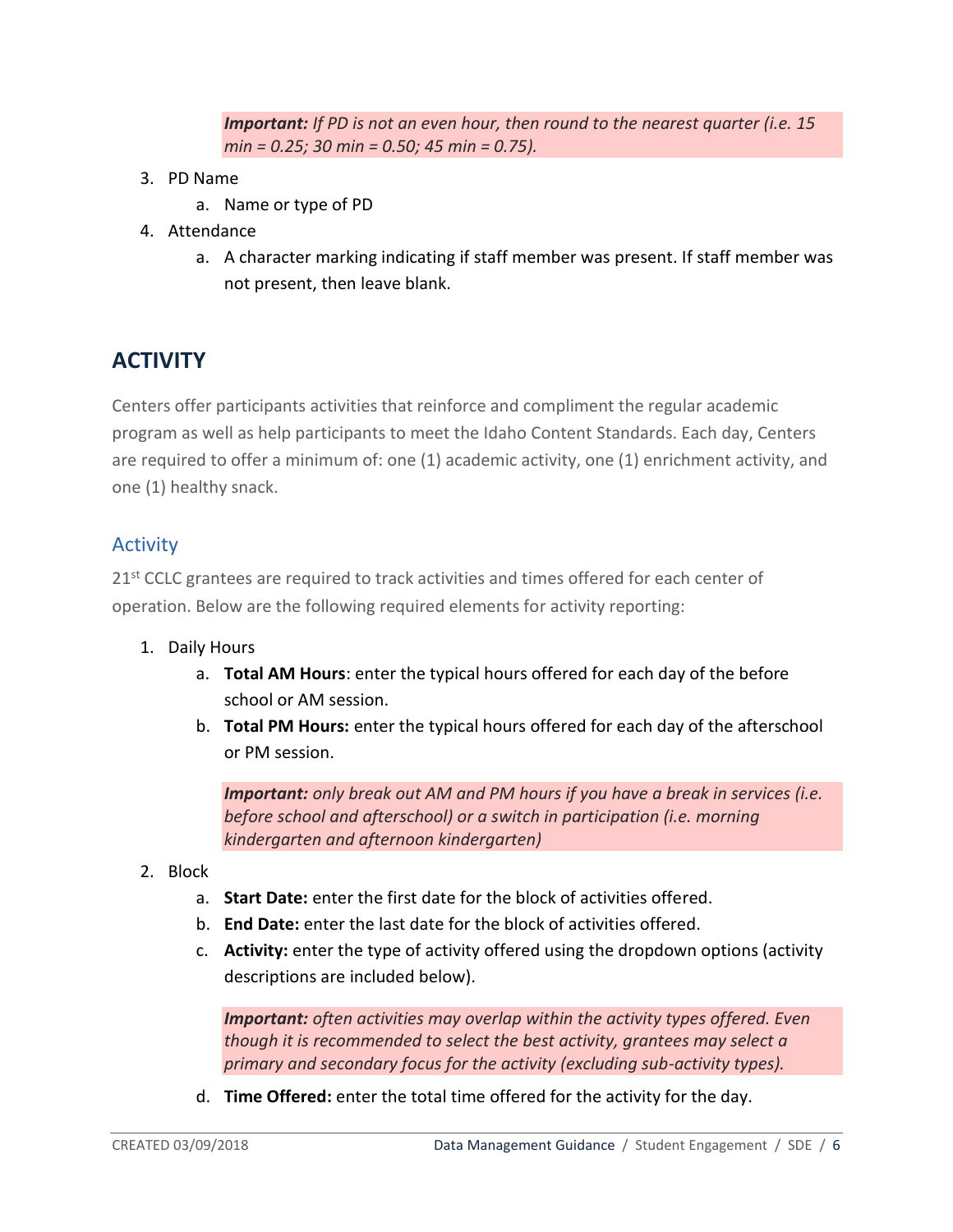### *Important: If PD is not an even hour, then round to the nearest quarter (i.e. 15 min = 0.25; 30 min = 0.50; 45 min = 0.75).*

The data collected by block breakouts will automatically be updated and reflected in the *activity adjustments* tab of the *Data Collection Excel Workbook.*

## <span id="page-6-0"></span>Academic Activity

Academic activities are opportunities for participants to practice new knowledge and skills to meet Idaho Content Standards and any local academic standards.

- **Homework Help:** accomplish work assigned by the school day teacher.
- **Literacy:** skills and knowledge to identify, understand, interpret, create and compute, using printed and written materials associated with varying contexts.
- **Tutoring:** skills and knowledge to meet Idaho Core Standards and/or improve on academic achievement.
	- o **Academic Intervention:** learn a new skill, build fluency in a skill, or encourage a participant to apply an existing skill to new situations or settings.
- **Science, Technology, Engineering, and Math (STEM):** skills and knowledge in science, technology, engineering or mathematics, which utilizes interdisciplinary strategies to make informed decisions, create new products and process, and solve problems.
	- o **Computer Science:** skills and knowledge of the principles, applications, and technologies of computing and computers to build problem solving and creative thinking.
- **English Language Learner Support:** skills and knowledge for participants from non-English speaking homes and backgrounds to be successful in the English language.
- **College & Career Readiness (CCR):** skills and knowledge in enrolling and succeeding in credit-bearing courses at a postsecondary institution or a high quality certificate program with a career pathway to future advancement.

### <span id="page-6-1"></span>Enrichment Activity

Enrichment activities are those opportunities for participants to supplement or expand existing knowledge, skills, or resources in real-world, relevant ways.

- **Physical Activity:** skills and knowledge for body movement and energy expenditure. Some examples may include walking, running, swimming, yoga, dancing, sport activities, physical games, and exercise.
	- o **Nutrition Education:** skills and knowledge in cooking and healthy eating habits.
- **Arts & Music:** skills and knowledge in artistic and musical disciplines.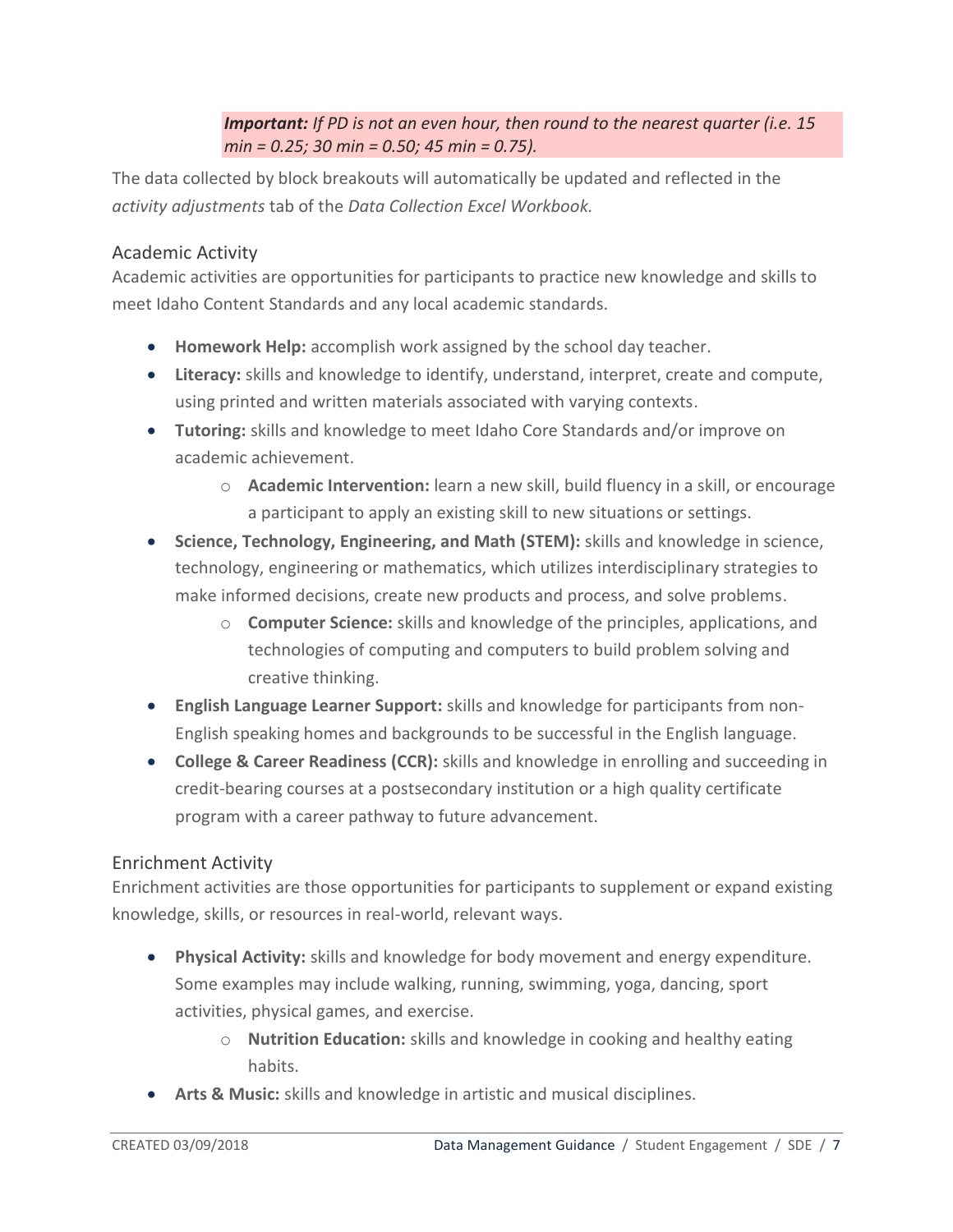- o **Culture Diversity:** skills and knowledge of diverse populations and cultures.
- **Entrepreneurship:** skills and knowledge of entrepreneurial success in a variety of settings.
	- o **Financial Literacy:** skills and knowledge in money management and financial well-being.
- **Community / Service Learning:** skills and knowledge in performing acts for the benefit of the local community, which may also include incorporating service with standardsbased learning.
- **Mentoring:** one-on-one interaction between a participant and an individual that provides support and advice in dealing with day-to-day and life challenges.
- **Drug Prevention:** skills and knowledge in preventing the onset of drug use.
- **Counseling Program:** skills and knowledge in focusing on at least one (1) of the following: mental health, education, college & career, family, and substance abuse.
	- o **Character Education:** skills and knowledge in developing moral, civic, mannered, healthy, behaved, and socially acceptable beings.
	- o **Social-Emotional Learning:** knowledge, attitudes, and skills necessary to understand and manage emotions, set and achieve positive goals, feel and show empathy for others, establish and maintain positive relationships, and make responsible decisions.
- **Violence Prevention:**
	- o **Bully Prevention:** skills and knowledge to prevent and address bullying [\(Idaho](https://legislature.idaho.gov/statutesrules/idstat/title18/t18ch9/sect18-917a/)  [Code 18-917A\)](https://legislature.idaho.gov/statutesrules/idstat/title18/t18ch9/sect18-917a/).
- **Truancy Prevention:** skills and knowledge in preventing unexcused absence from school.
- **Youth Leadership:** skills and knowledge of youth exercising authority over themselves and others and/or to lead civic engagement, education reform, and community activities.

## <span id="page-7-0"></span>Activity Adjustments

*Important: the activity adjustment tab in the Data Collection Excel Workbook is NOT required to adjust, etc. All the information will automatically be transferred from the activity tab. However, it is available if grantees would like to make an adjustment on a specific day of programming.*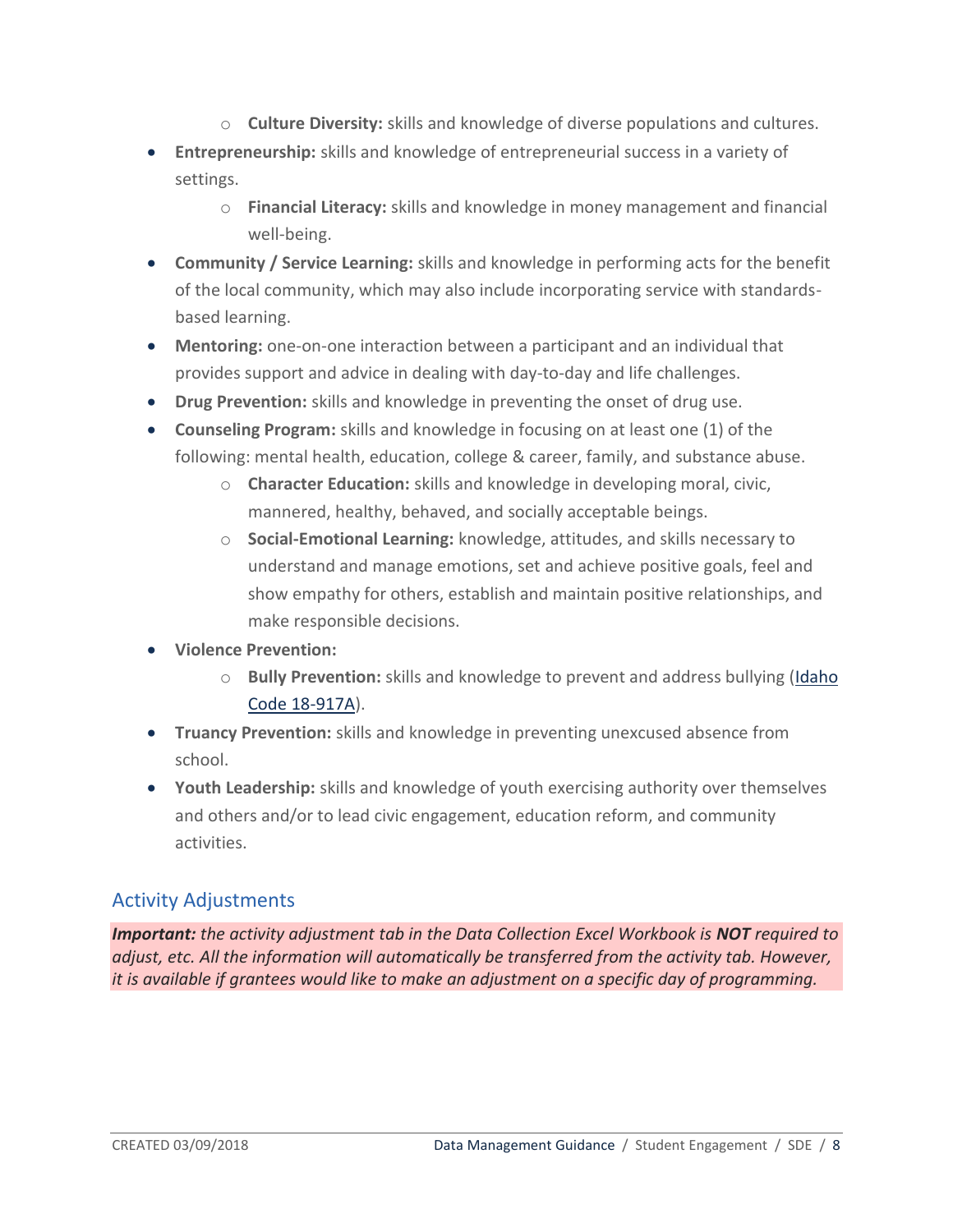# <span id="page-8-0"></span>**PARTICIPANT ATTENDANCE**

## <span id="page-8-1"></span>Participation

21<sup>st</sup> CCLC grantees are required to track participation for each student based on the days of services offered. Below are the required elements to report for participation:

- 1. Proposed # of Students
	- a. Number of students from original grant proposal.
- 2. Date of service
	- a. MM/DD/YYYY.
- 3. Participant Information
	- a. Participant first name, last name, and grade level.
- 4. Attendance
	- a. A character based on the appropriate attendance:
		- i. "a" if participant attended the AM / Before School service;
		- ii. "p" if participant attended the PM / Afterschool service;
		- iii. "b" if participant attended both the AM / Before School service and the PM / Afterschool service; or
		- iv. Leave blank if participant was not present.

*Important: A participant is considered to be "in attendance" if present at his/her assigned afterschool program site, or an activity sponsored by the program, for at least half of the regular program day.*

*Important: A participant is only considered a participant if he/she participates in at least one day of services.*

# <span id="page-8-2"></span>**FAMILY ENGAGEMENT**

- 21<sup>st</sup> CCLC grantees are required to track family engagement for each center of operation. Each year, Centers are required to offer a minimum of: five (5) family literacy services and three (3) parent involvement opportunities. Below are the required elements to report for family engagement:
- 1. Date of service
	- a. MM/DD/YYYY.
- 2. Total Hours
	- a. Number of hours offered.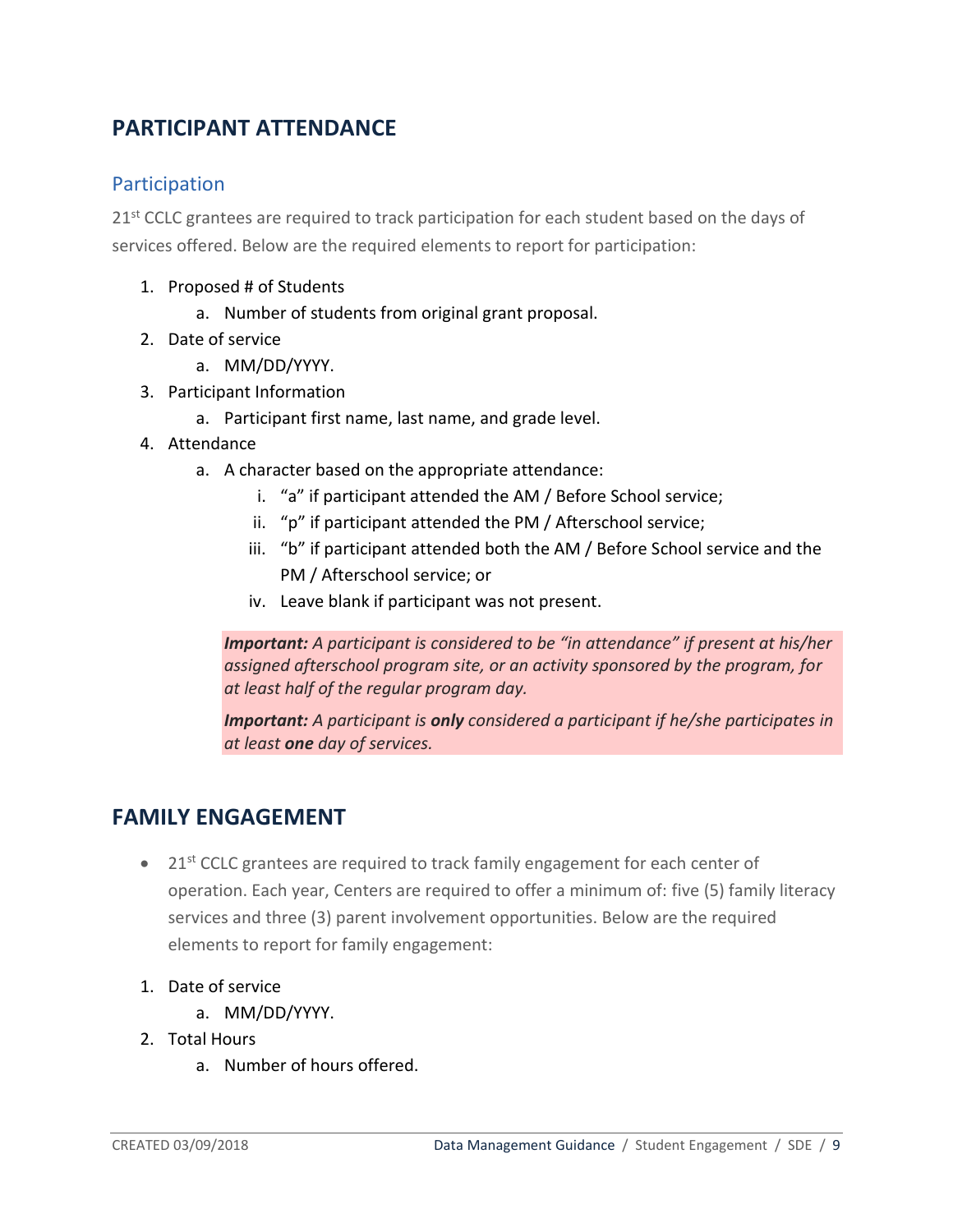*Important: If PD is not an even hour, then round to the nearest quarter (i.e. 15 min = 0.25; 30 min = 0.50; 45 min = 0.75).*

- 3. Service Name
	- a. The name of the parent/family engagement (i.e. *Love & Logic,* Lights On Afterschool, Literacy Night, etc.).
- 4. Service Type
	- a. "Family Literacy Service" **or** "Parent Involvement Opportunity."
- 5. Total Unique Family Member
	- a. Calculated from participant attendance.
- 6. Participant Information
	- a.  $21<sup>st</sup>$  CCLC participant first name, last name, and grade level.
- 7. Attendance
	- a. Total number of unique  $21<sup>st</sup>$  CCLC family members for the year.

*Important: If all family members present have participated in a previous family engagement activity (family literacy service or parent involvement opportunity), then enter an "x" to demonstrate participation.*

*Important: If two (2) or more participants are family members (i.e. siblings), then enter number of unique family members present to one participant and the other participant(s) enter an "x" to demonstrate participation.*

# <span id="page-9-0"></span>**PARTICIPANT DEMOGRAPHICS**

21<sup>st</sup> CCLC grantees are required to track participant demographics for each center of operation. Below are the required elements to report for participant demographics:

- 1. Fall Term
	- a. "Yes" or "No" if participant participated in services during the first day of school and January 31st.
- 2. First and Last Name
- 3. Grade Level
- 4. ID Student ID
	- a. 9-digit State Edu ID number.
- 5. Sex
	- a. "M" for male
	- b. "F" for female; or
	- c. "Data Not Provided"
- 6. Race / Ethnicity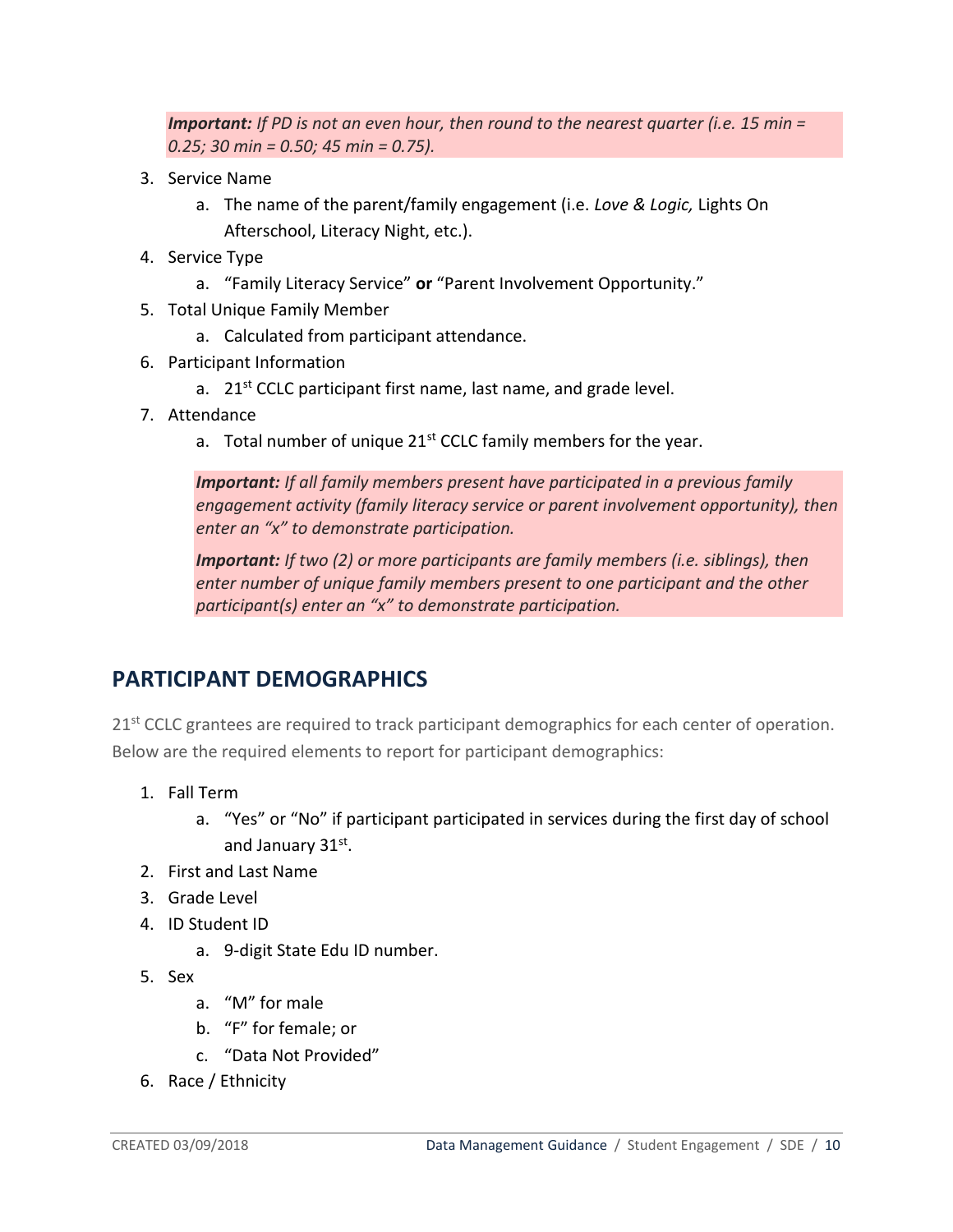- a. "American Indian / Alaska Native"
- b. "Asian"
- c. "Black / African American"
- d. Hispanic / Latino"
- e. "Native Hawaiian / Pacific Islander"
- f. "White"
- g. "Two or More Races"
- h. "Data Not Provided"
- 7. Limited English Proficiency
	- a. "LEP" if participant is identified as Limited English Proficiency.
- 8. Special Needs
	- a. "Special Needs / IEP" if participant is identified with special needs and/or IEP.
- 9. Free / Reduced Lunch Status

*Important: Collected in aggregate two times per year (i.e. end of Fall Term and end of Spring Term).*

*Important: Separated by PreK-5 th Grade and 6th -12th Grade.*

# **OUTCOMES**

The Idaho State Department of Education (SDE) uses participant's 9-Digit Idaho Student ID number to retrieve State Assessment Scores:

- K-3<sup>rd</sup> Grade: Idaho Reading Indicator (Fall to Spring Proficiency)
- 4<sup>th</sup> 5<sup>th</sup> Grade: Idaho Standards Achievement Test (Spring to Spring Proficiency) ELA
- $\bullet$  6<sup>th</sup> 10<sup>th</sup> Grade: Idaho Standards Achievement Test (Spring to Spring Proficiency) Math

Furthermore, the SDE also tracks growth for those students in  $4<sup>th</sup>$  through  $8<sup>th</sup>$  grade (based on 8<sup>th</sup> grade proficiency).

Aggregate assessment results are shared with grantees from the SDE when the results become available (typically the following fall: Oct/Nov).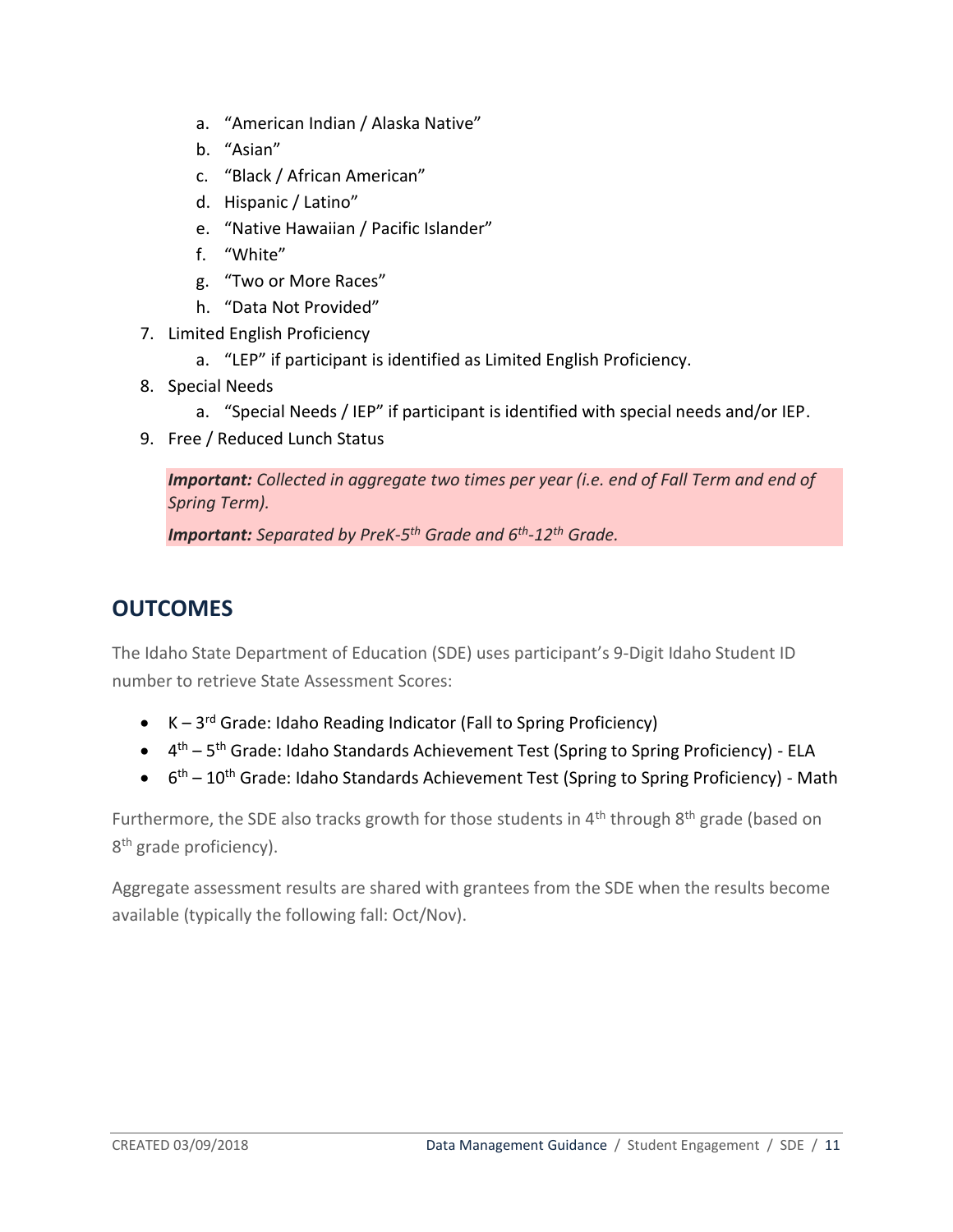# <span id="page-11-0"></span>**DASHBOARDS**

## <span id="page-11-1"></span>Center Dashboard

 $21<sup>st</sup>$  CCLC grantees are able to see center-level data in a visual format. Below are the available charts and graphs:

- 1. Center First and Last Date of Operation
- 2. Center Operations *(Bar Graph)*
	- a. Total Days Offered
	- b. Average Daily Attendance (ADA)
	- c. Total Attended (Unique Participants attending at least one (1) day)
- 3. 12 hour/week *(Bar Graph)*
	- a. Percentage of weeks center offered 12 hours or more of services
- 4. Participation *(Bar Graph)*
	- a. Total Attended (Unique Participants attending at least one (1) day)
	- b. Total Participants attending less than 30 days
	- c. Total Participants attending 30 to 59 days
	- d. Total Participants attending 60 to 89 days
	- e. Total Participants attending 90 or more days
- 5. Participation Breakdown *(Pie Chart)*
	- a. Percentage of Participants attending by Days Participated
- 6. Daily Attendance *(Line Graph)*
	- a. Total number of participants each day services were offered
- 7. Monthly Attendance (*Bar Graph)*
	- a. Total Number of Days Offered by Month
	- b. Average Daily Attendance by Month
- 8. Participation by Grade Level *(Bar Graph)*
	- a. Total Number of Participants by Grade Level
	- b. Total Participation by Days Participated
- 9. Participation by Race / Ethnicity *(Bar Graph)*
- 10. Participation by Sex *(Pie Chart)*
- 11. Activities Offered *(Bar Graph)*
	- a. Total Number Activity was Offered
	- b. Total Time Activity was Offered
- 12. Activity Time *(Pie Chart)*
	- a. Percentage of Time Spent by Activity
- 13. Family Engagement *(Bar Graph)*
	- a. Total Family Literacy Services and Parent Involvement Opportunities Offered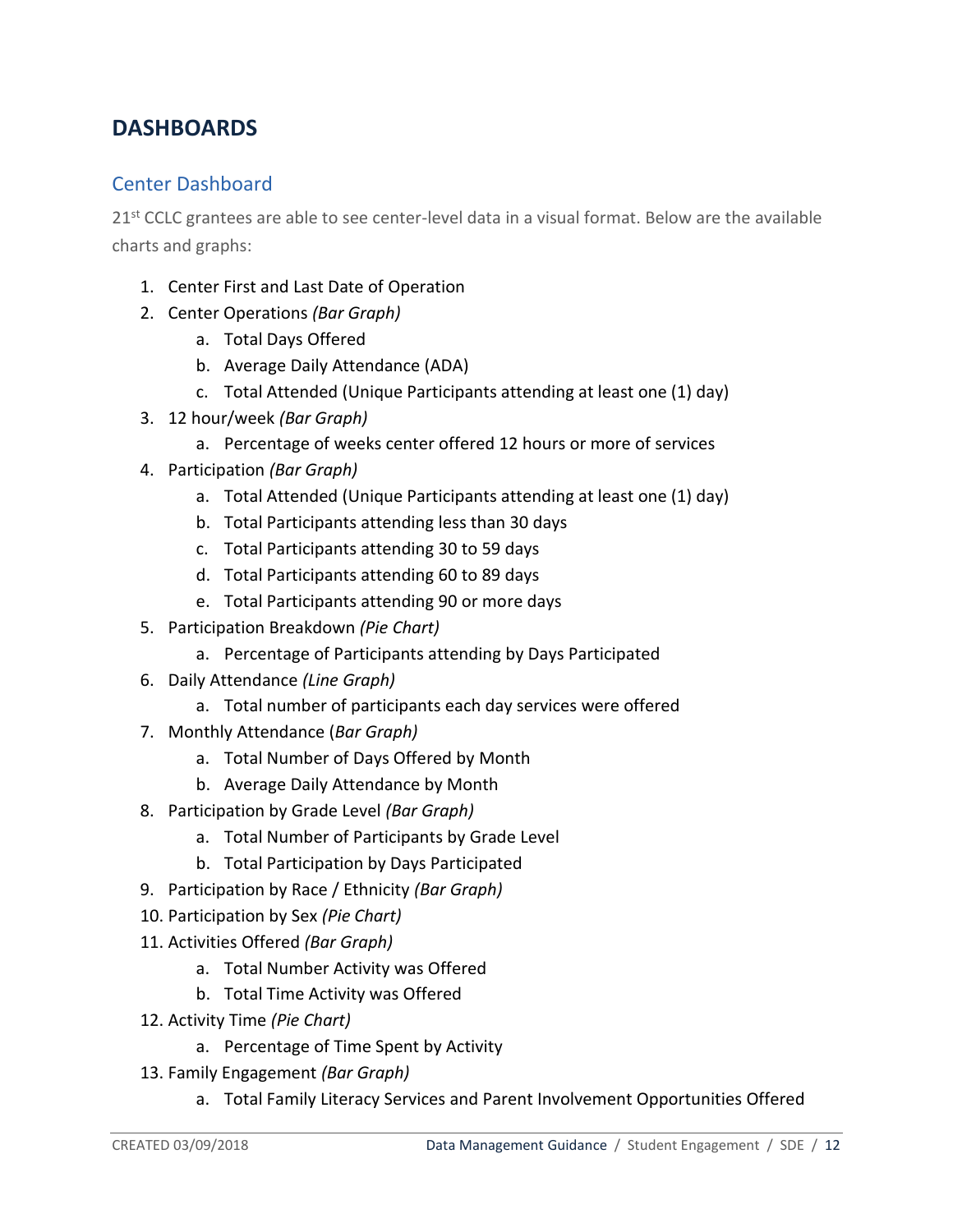#### b. Total Unique Family Members Participating

## <span id="page-12-0"></span>Participant Dashboard

21<sup>st</sup> CCLC grantees are able to see participant-level data in a visual format. Below are the available charts and graphs:

- 1. Participant Name
	- a. Select participant by using dropdown menu in cell C3.
- 2. First Day and Last Day
	- a. Participant's first and last day of attendance
- 3. Total Days Attended *(Bar Graph)*
	- a. Total Number of Days of Participation
- 4. Average Daily Attendance (ADA) *(Pie Chart)*
	- a. Average Daily Attendance based on first and last day of attendance
- 5. Hours of Participation *(Bar Graph)*
	- a. Total AM / Before School Hours
	- b. Total PM / Afterschool Hours
	- c. Total Hours (AM & PM)
- 6. Monthly Attendance
	- a. Total Number of Days of Participation by Month
- 7. Daily Attendance
	- a. Total Number of Days of Participation by Day

# <span id="page-12-1"></span>**REPORTS**

### <span id="page-12-2"></span>21APR Tactile Report

21<sup>st</sup> CCLC grantees are able to see center-level reports that are submitted to the US Department of Education (USED). Below are the following requirements to report to USED:

- 1. Activity
- 2. Staffing
- 3. Participation
- 4. Outcomes